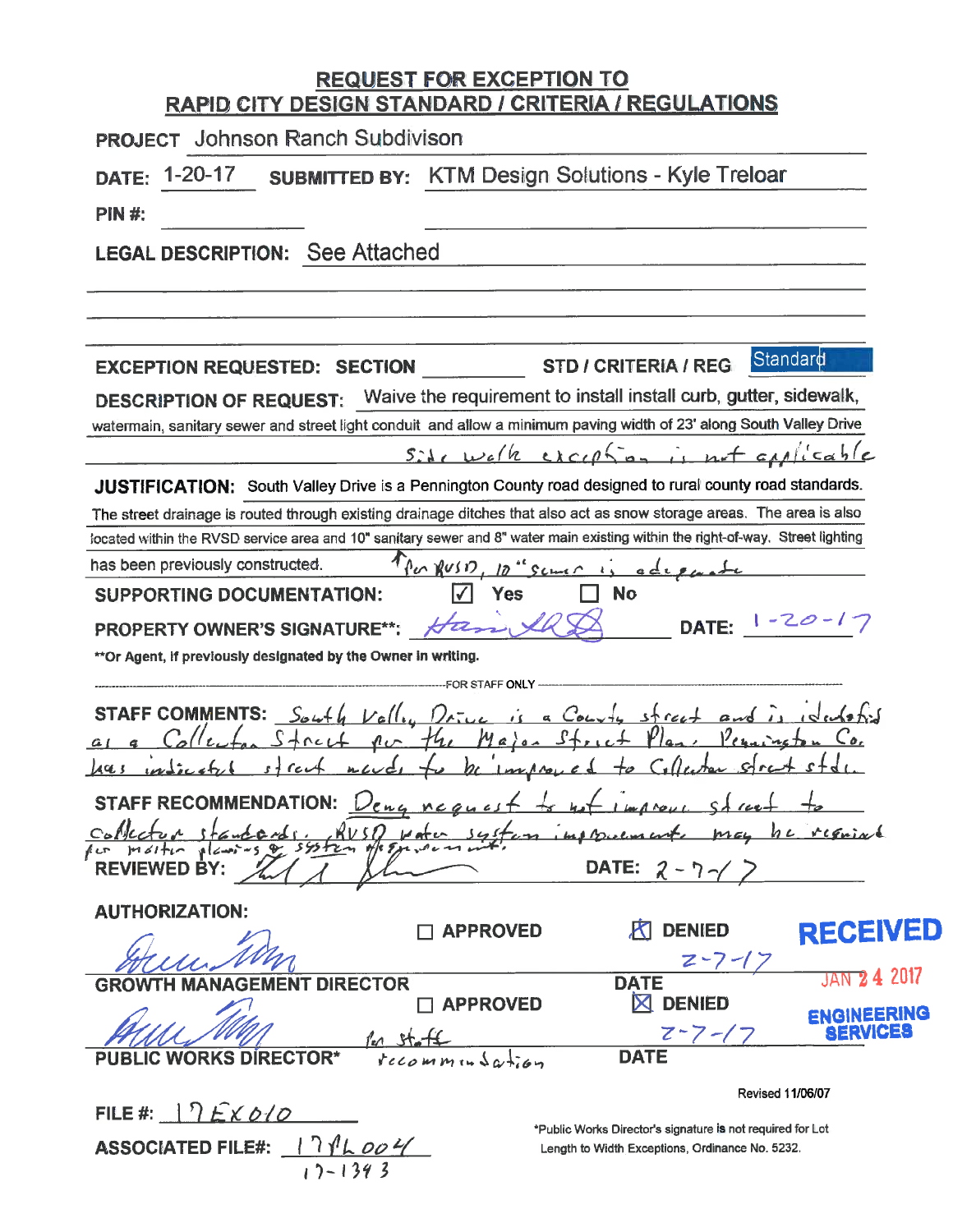

## **CITY OF RAPID CITY** RAPID CITY, SOUTH DAKOTA 57701

**Public Works Department Engineering Services Division** 

300 Sixth Street Telephone: (605) 394-4154 FAX: (605) 355-3083 Web: www.rcgov.org

February 10, 2017

**KTM Design Solutions Kyle Treloar** 528 Kansas City Street, Suite 4 Rapid City, SD 57701

Re: Exception File No. 17EX010

Dear Kyle Treloar:

Enclosed please find a copy of the original exception request that was filed with the assigned file number and the decision details.

In the event that an exception request is denied, the Director of Public Works or the Director of Community Planning will advise the applicant of such denial in writing. Any applicant that disputes the denial of an exception may appeal such denial. In order to appeal the denial the applicant shall file a written request of appeal to the Director within ten (10) working days of the denial. The appeal will be placed on the next Public Works Committee agenda, which will then go to The City Council for final consideration.

If you have any questions or need additional information, please contact our office at 605-394-4154.

Sincerely,

Susan Donat

Susan Donat **Administrative Secretary** 

Enclosure

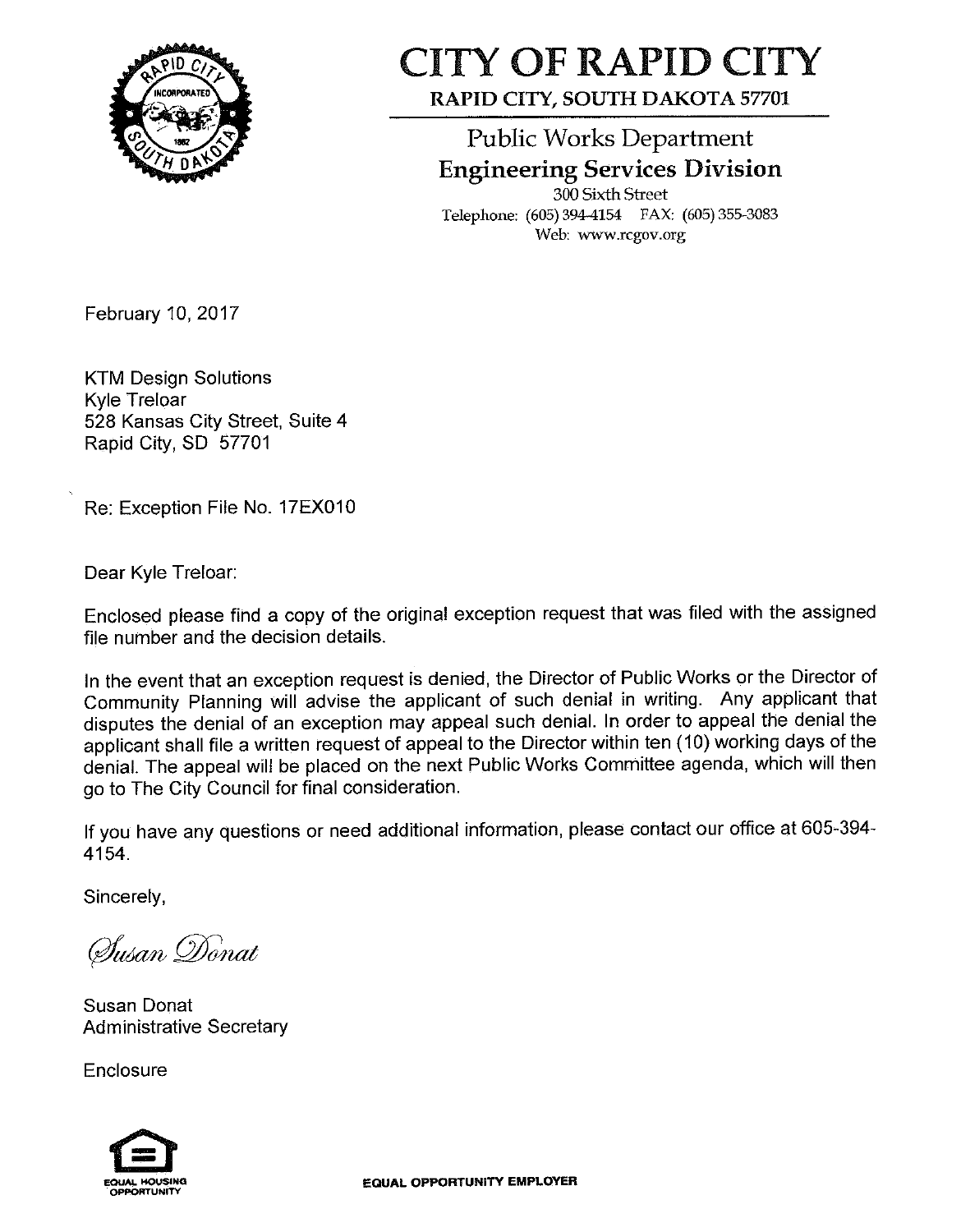

## **CITY OF RAPID CITY**

**RAPID CITY, SOUTH DAKOTA 57701**

### Public Works Department **Engineering Services Division**

300 Sixth Street Telephone: (605) 394-4154 FAX: (605) 355-3083 Web: www.rcgov.org

February 7, 2017

Mr. Kyle Treloar KTM Design Solutions 528 Kansas City Street Rapid City, SD 57701

Re: Request for Exception to waive the requirements to install curb, gutter, sidewalk, water main, sanitary sewer and street light conduit, and allow a minimum paving width of 23 feet along South Valley Drive.

Proposed Johnson Ranch Subdivision, southeast of the intersection of East St. Patrick Street and South Valley Drive.

The N1/2 of the NW1/4 excepting therefrom Lot HS of the NE1/4 of the NW1/4; the N1/2 of the SE1/4 of the NW1/4 excepting therefrom Lot H1; Lot AB of the NW1/4 as shown by the Plat recorded in Book 12 of the HWY Plats on Page 17, located in Section 9, T2N, R8E, BHM, Rapid City, Pennington County, South Dakota

Dear Mr. Treloar,

The Request for Exception to waive the requirements to install curb, gutter, and street light conduit, and allow a minimum paving width of 23 feet along South Valley Drive for the referenced project is denied. As noted in the exception request, South Valley Drive is currently constructed to a rural county road section with 23 foot wide paving and drainage ditches.

The City's Major Street Plan shows South Valley Drive as a Collector Street which, per the Infrastructure Design Criteria Manual, requires a minimum 24 foot pavement width, curb, gutter, street light conduit, sanitary sewer, water and sidewalk. In addition, Pennington County has indicated the street needs to be improved to a three lane section to accommodate through traffic and turning movements into and out of the proposed driveway accesses and street connection for the future subdivision as well as existing street and driveway connections on the west side of South Valley Drive.

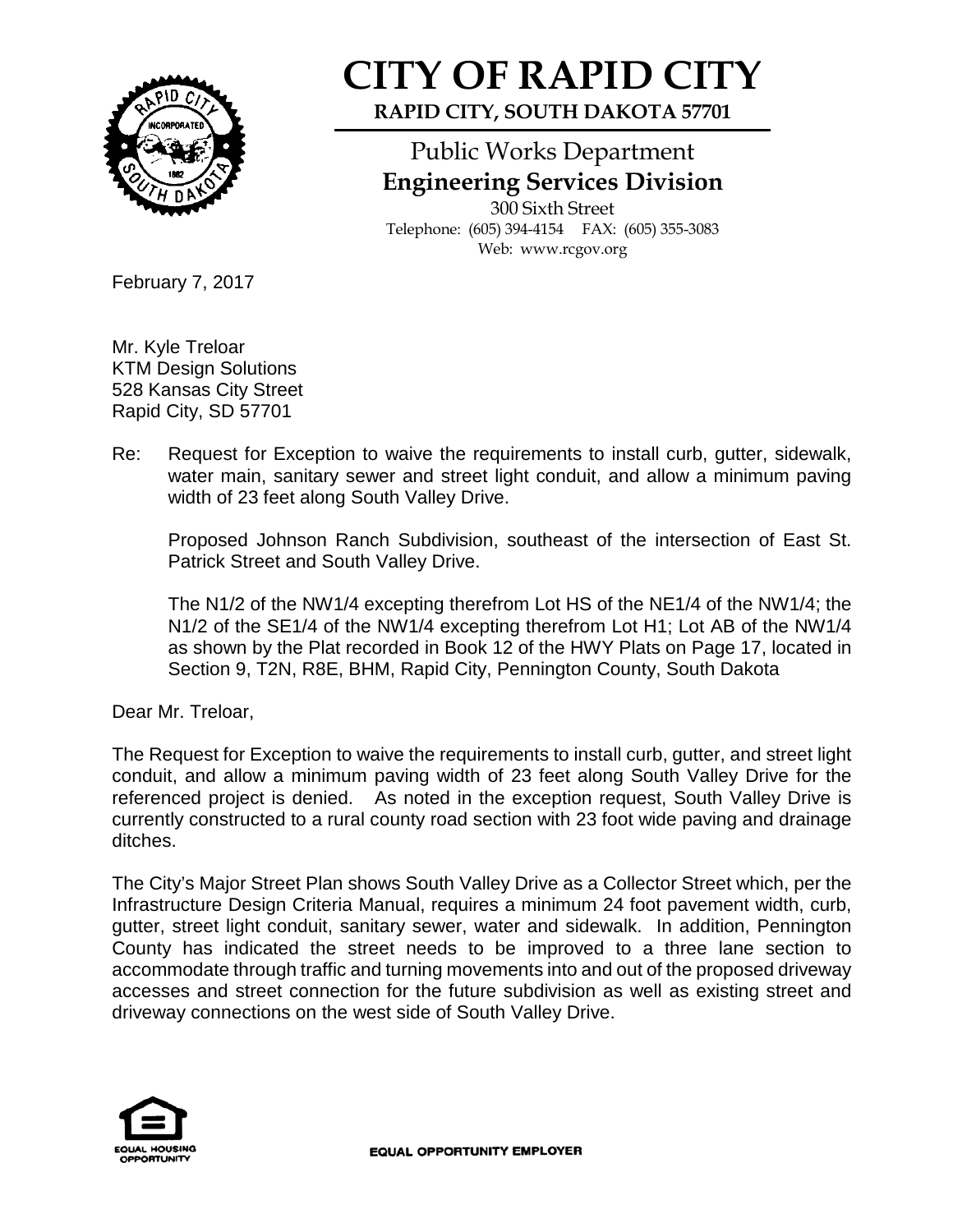Johnson Ranch Subdivision February 7, 2017 Page 2

The development area, including South Valley Drive, is within the Rapid Valley Sanitary District (RVSD) boundaries and will be served by RVSD sewer and water utilities. Currently, a 10-inch sanitary sewer main and 8-inch water main exist in South Valley Drive. The RVSD has indicated the 10-inch sewer main appears adequate for the existing and future service area. The RVSD Master Plans indicates a 12-inch water main is required in South Valley Drive. RVSD is currently analyzing its water system and future service needs, and may require improvements or upsizing of the water main in this area.

Per Rapid City Municipal Ordinance 12.08, sidewalk is required at the time of building permit, and is not considered a subdivision improvement, although street grading and construction of street improvements should consider the location and installation of future sidewalks. Per Ordinance, waiving sidewalk installation requires a variance from City Council and this sidewalk exception request is not applicable.

The denial of this exception request may be appealed to the City Council by requesting it be placed on the next Public Works Committee agenda. Please contact the Public Works Engineering Department if you desire to appeal. The City Council has final approval of exception requests.

Sincerely,

City of Rapid City

Ted T. Johnson

Ted Johnson, P.E. Engineering Project Manager

Encl: As noted.

Cc: Planning File 17PL005, DEV 17-1343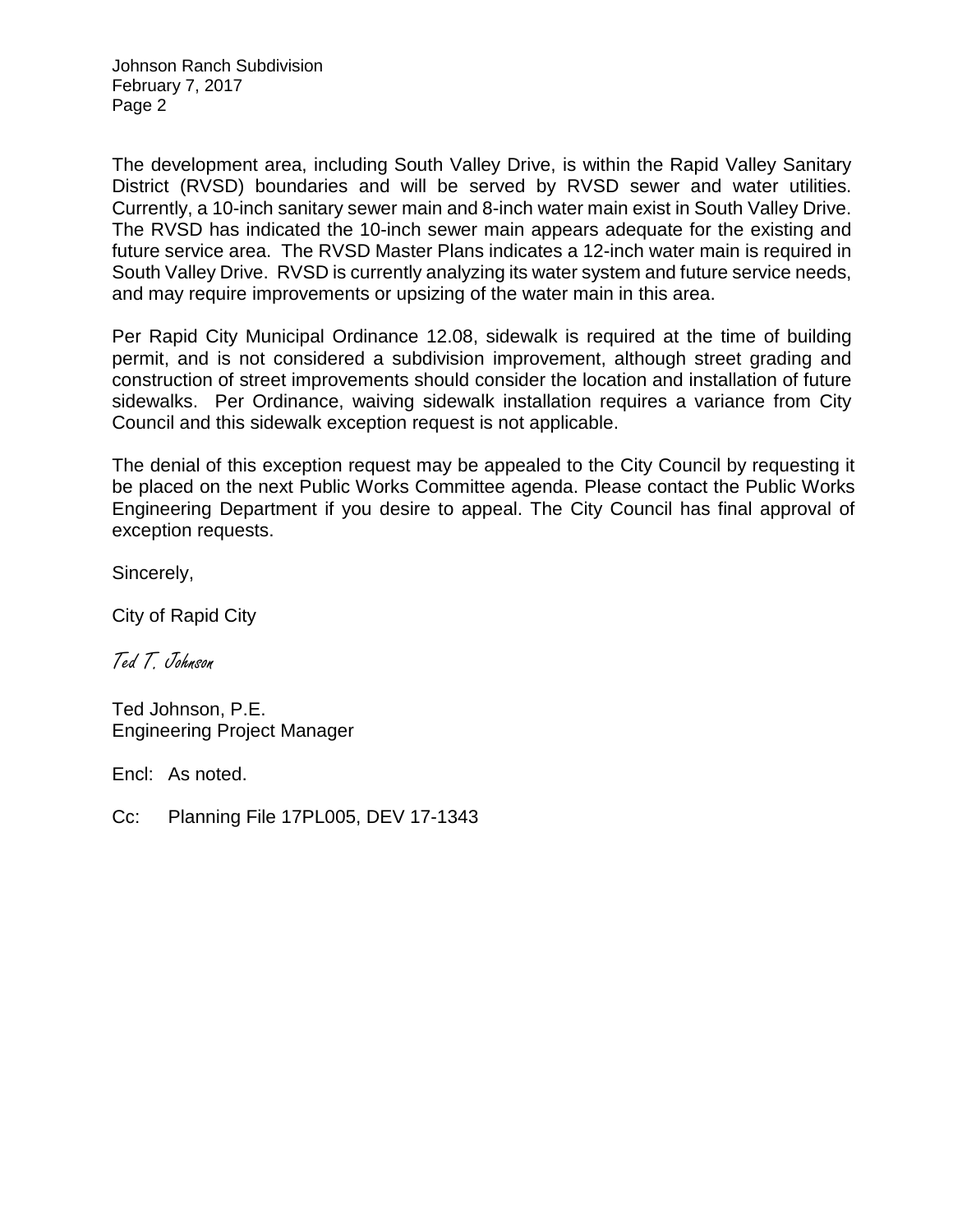

528 KANSAS CITY STREET, SUITE 1 . RAPID CITY, SD 57701 . (605) 791-5866

#### **EXISTING LEGAL DESCRIPTION**

Tax ID: 52691

THE N1/2 OF THE NW1/4 EXCEPTING THEREFROM LOT H5 OF THE NE1/4 OF THE NW1/4; THE N1/2 OF THE SE1/4 OF THE NW1/4 EXCEPTING THEREFROM LOT H1; LOT AB OF THE NW1/4 AS SHOWN BY THE PLAT RECORDED IN BOOK 12 OF THE HWY PLATS ON PAGE 17, LOCATED IN SECTION 9, T2N, R8E, BHM, RAPID CITY, PENNINGTON COUNTY, SOUTH DAKOTA

Owner: BH CAPITAL LLC

#### PROPOSED LEGAL DESCRIPTION

LOTS A, B, C, D, E, F, G, TRACTS A AND B, LOTS 1-25 OF BLOCK 1, LOTS 1-23 OF BLOCK 2 AND LOTS 1-44 OF BLOCK 3, OF THE JOHNSON RANCH SUBDIVISION, ALL LOCATED IN SECTION 9, T2N, R8E, BHM, RAPID CITY, PENNINGTON COUNTY, SOUTH DAKOTA